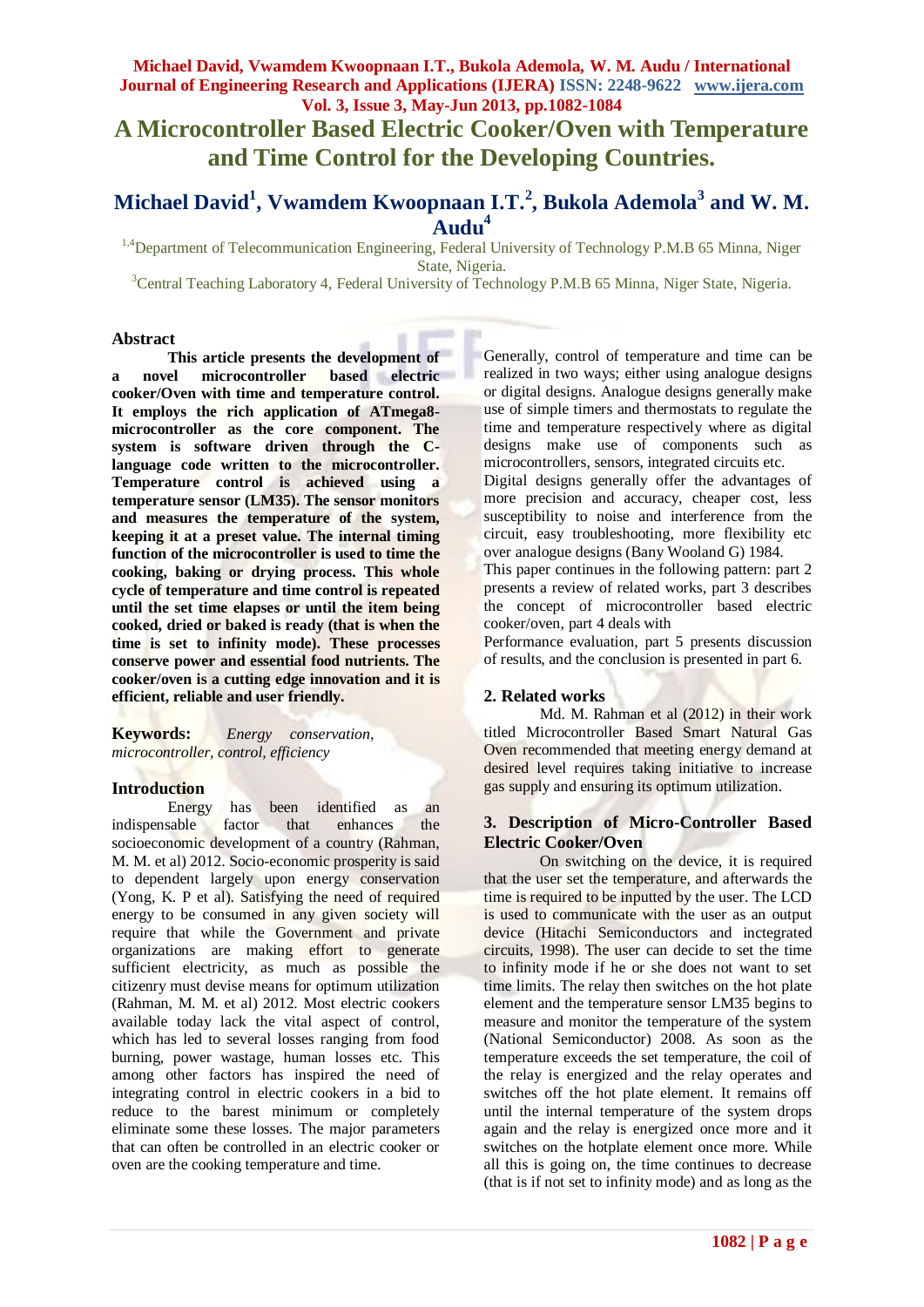## **Michael David, Vwamdem Kwoopnaan I.T., Bukola Ademola, W. M. Audu / International Journal of Engineering Research and Applications (IJERA) ISSN: 2248-9622 www.ijera.com Vol. 3, Issue 3, May-Jun 2013, pp.**

set time has not elapsed, the whole cycle continues to repeat itself until the set time elapsed. This control is achieved by means of the C language code written to the microcontroller (ATMEL Corporation, 2011). The flow chart for this programme is as shown in figure 1.



# **4. Performance Evaluation**

In this section, an evaluation of the performance of the microcontroller based electric cooker/ oven was computed. The cooker/oven operated well as expected. The cooker switched off at intervals indicating that the set temperature had been exceeded and thus saving power. When the set time elapsed, the cooker went off automatically indicating that the program cycle worked properly. The tests were carried out at a voltage of 230 V.

## **5. Results and Discussion**

The bar chart of figure 2 compares the duration of cooking some selected items using both the microcontroller based electric cooker/oven and unregulated hot plate under temperature and time control. It is observed that the unregulated hot plate element cooks faster than the microcontroller based electric cooker/oven. However, as can be seen the time difference is very small. The difference is minutes.

NB: On the vertical axis time is measured in minutes.